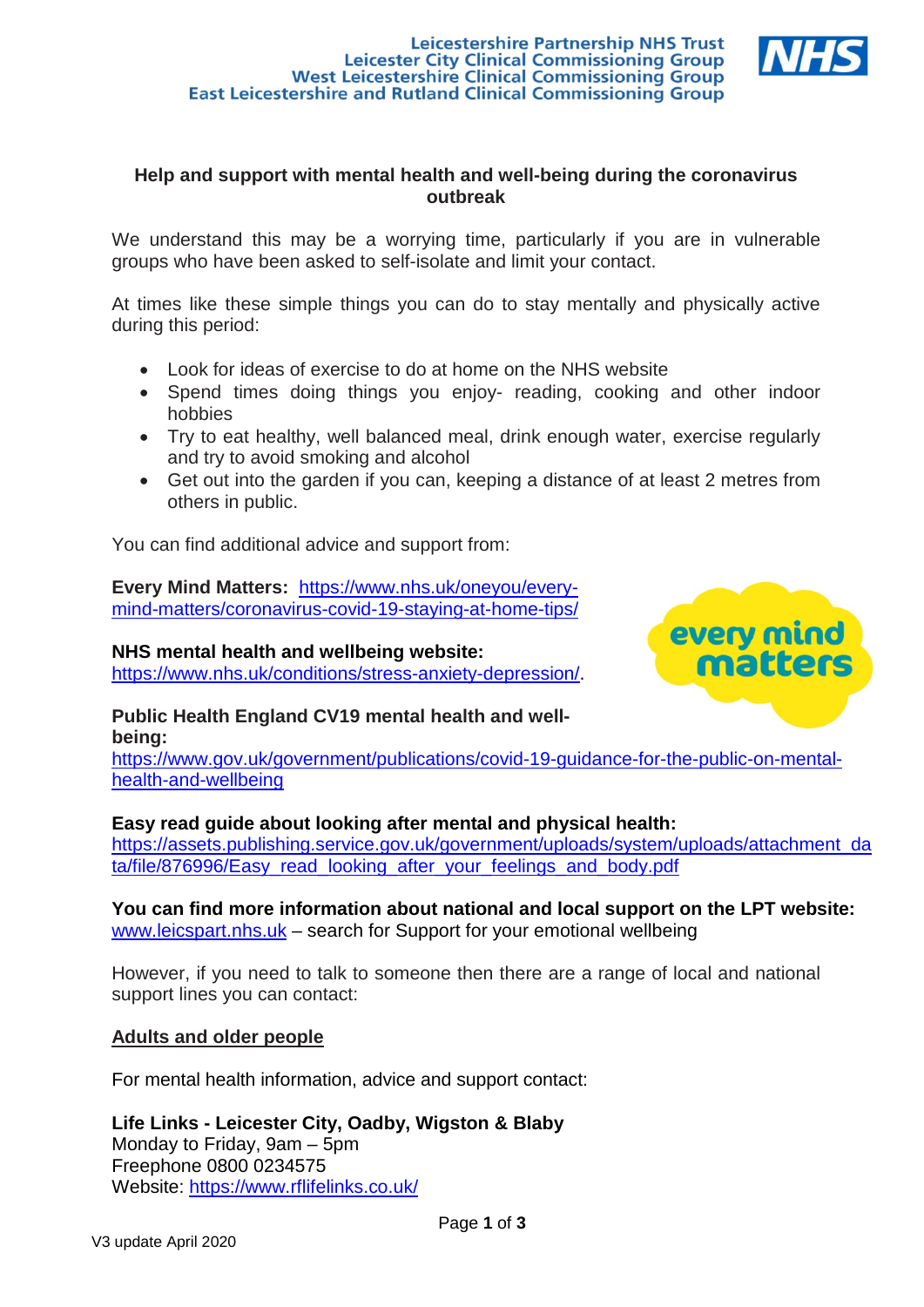### **Mental Health Matters - Charnwood, North West Leicestershire, Hinckley & Melton and Rutland County**

7 days a week, 9am – 9pm Freephone 0300 3230 189 Website: [https://www.mhm.org.uk/leicestershire-and-rutland-mental-health-wellbeing-and](https://www.mhm.org.uk/leicestershire-and-rutland-mental-health-wellbeing-and-recovery-service)[recovery-service](https://www.mhm.org.uk/leicestershire-and-rutland-mental-health-wellbeing-and-recovery-service)

## **Voluntary Action South Leicestershire - Harborough**

Monday to Thursday, 9am – 5pm Fridays, 9am – 4.30pm Tel. 01858 411383 Website<https://vasl.org.uk/services/my-mind-matters/>

## **Age UK Leicestershire**

Monday to Friday, 9am – 5pm (they are trying to increase these hours currently) Tel. 0116 299 2239

Age UK are running a helpline for those over the age of 70 which offers advice and information for those most at risk.

## **Anxiety UK**

Helpline: 03444 775 774 Text service: 07537 416 905 Website:<https://www.anxietyuk.org.uk/>

Relieves and supports those living with anxiety and anxiety-based depression by providing information, support and understanding.

## **Lets Talk-Wellbeing** (IAPT talking therapies)

If you are having difficulties such as feeling low, anxious or stressed, then you may benefit from some short term talking therapy. To self-refer see links below: Leicestershire: [https://www.nottinghamshirehealthcare.nhs.uk/leicestershire-county](https://www.nottinghamshirehealthcare.nhs.uk/leicestershire-county-and-rutland-service)[and-rutland-service](https://www.nottinghamshirehealthcare.nhs.uk/leicestershire-county-and-rutland-service)

Leicester: <https://www.nottinghamshirehealthcare.nhs.uk/leicestercity>

## **The Hope Project** (domestic violence support)

A Leicester, Leicestershire and Rutland multi-agency service supporting domestic violence and abuse survivors with complex need. To access outreach support call the helpline on: 0330 00 210 10

#### **If you feel in a crisis you can contact:**

#### **Samaritans**

Whatever you're going through contact the Samaritans:

Free any time, from any phone. Open 24 hours a day, 365 days a year.

116 123

[jo@samaritans.org](mailto:jo@samaritans.org) – Replies via email may take longer than a phone call. Website: [www.samaritans.org](http://www.samaritans.org/)

#### **Turning Point**

Confidential, mental health support. Free crisis helpline open 24 hours a day, 365 days a year 0808 800 3302 [leicestershire-helpline@turning-point.co.uk](mailto:leicestershire-helpline@turning-point.co.uk)